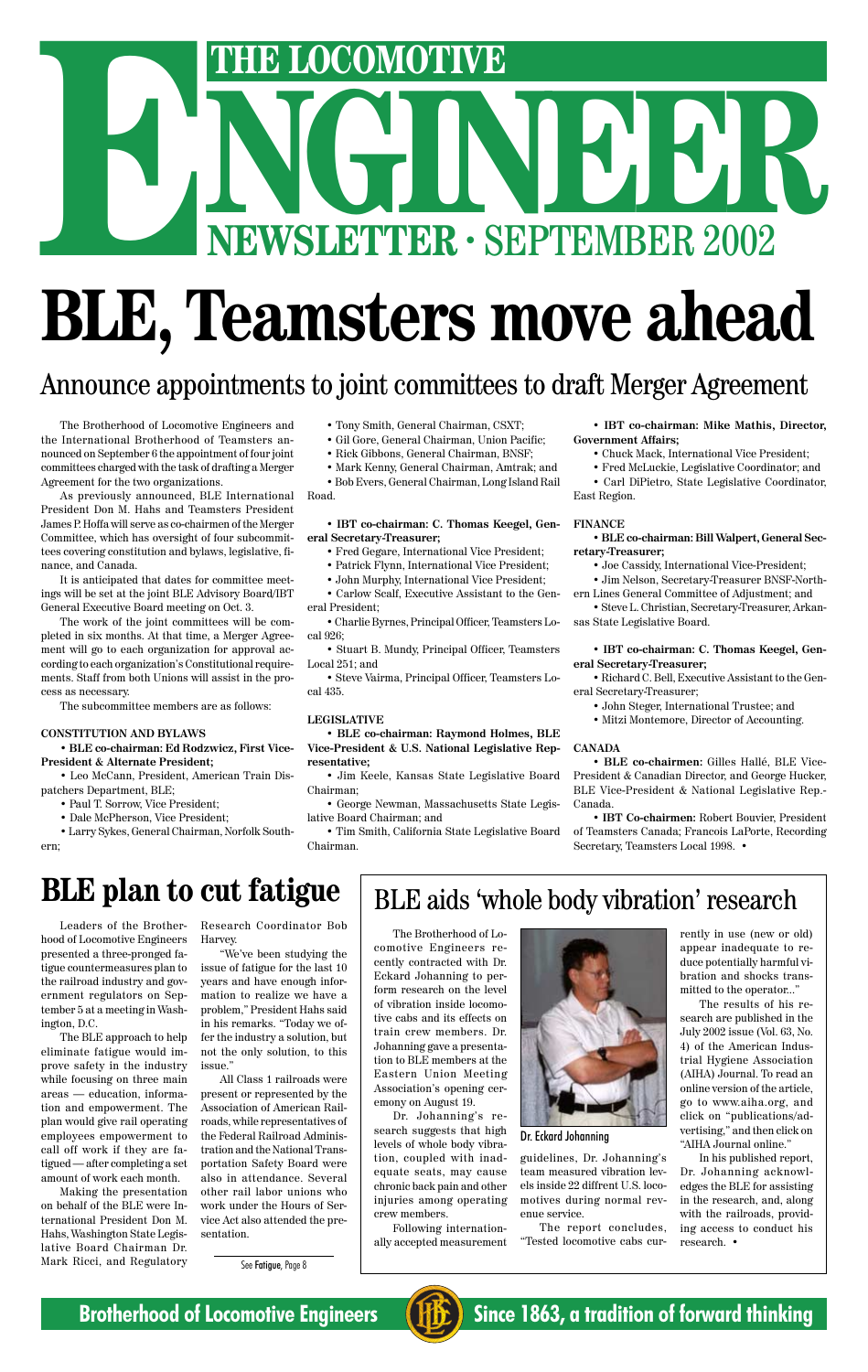## **BLE NEWS**

In the August 12 issue of the *Pittsburgh Business Times* magazine, an executive vice president of CANAC said his company may some day market remote control technology to U.S. railroads for use in over the road train movements.

However, the article stated that CANAC, a major manufacturer of locomotive remote control technology, is concentrating on marketing its units for rail-yard operations — for now.

The article was based on an interview with Kevin Haugh, CANAC's executive vice president and chief commercial officer.

According to the article, CANAC's BeltPack units, "(C)ould even be used in the future to operate locomotive trains as they travel the country's railways, not just its rail yards. However, a number of hurdles would have to be crossed, such as how railroads would protect road crossings, before that would become a reality, Mr. Haugh said."

Haugh said the firm spent about \$5 million on U.S. marketing of its BeltPack units over the past five years. He also said CANAC hopes to sell 2,000 BeltPack systems — about 500 systems a year — over the next four to five years. Each system costs

from \$100,000 to \$135,000.

Haugh said in the article that remote control locomotive technology could generate savings of as much as \$250 million a year in personnel, productivity and safety expenses for Class 1 operators.

Douglas Sizemore, vice president and chief mechanical officer for Kansas City Southern, was also interviewed for the same article. He said the KCS has been satisfied with its BeltPack units.

"It's going to be part of our core operation as we move forward," Sizemore is quoted in the article. "It would be my personal opinion that most large railroads will eventually employ (remote control technology)."

A pedestrian's right leg was amputated at mid-thigh as he became trapped climbing between cars of a Burlington Northern Santa Fe freight train in Galesburg, Ill. The train was being operated by remote control at the time of the accident on August 28.

The victim, Anthony Jones, is a resident of an extended care facility for people with disabilities in the Galesburg area, according to Eric Holland, an attorney with the law firm Rathmann & Holland, LLC.

According to police reports obtained by the BLE, officers found the victim's right leg 50 feet to the south of where his body finally came to a rest. Police also discovered toes from his right foot 75 feet north of the body.

Witnesses said the freight train had come to a halt and blocked the intersection of Mulberry and Chambers Streets in Galesburg. Jones climbed between the cars but, apparently, part of his clothing became snagged on the train and he could not free himself. According to police reports, a witness saw Jones running between the cars as the train was backing up. The witness then said Jones was pulled under the train at least twice before it came to a halt.

The train was being operated by two remote control operators at the time of the accident. The train was 5,476 feet long and consisted of 104 cars. The front remote control operator moved the train north out of the yard and then turned over control to the rear remote control operator.

After turning over control of the train's south movement to rear operator, the front operator was flagged down by a pedestrian and told of the man trapped between the cars. The train was then stopped and they noticed the victim alongside the tracks.

## CANAC may market over-theroad remote control units in U.S. As BLE members joined all Ameri-

Police reports estimate that Jones became trapped where the track crossed Chambers Street. His body was found 535 feet from this reference point, while his severed right leg was found an additional 50 feet south of the body.

The remote control was clearly a contributing factor in the accident, Holland said.

Holland said a locomotive engineer behind the throttle would have sounded the train's horn before backing up into the yard, which may have given the victim enough of a warning to get away from the train before the movement started.

According to his records, Holland said BNSF had been warned about pedestrians climbing through stopped trains at that grade crossing several times in the past.

Holland finally noted the fact that the remote control train was moving through a public highway-rail grade crossing at the time of the accident, which contradicts management claims that remote technology would be confined to yard areas only.

The Brotherhood of Locomotive Engineers has conducted a series of informational demonstrations throughout the United States this summer in an effort to draw public attention to possible dangers associated with the use of remote control locomotives operated by unqualified personnel. •

## **Railroader's leg severed in remote control mishap**

A railroader was in critical but stable condition ries to his left leg, Fire Chief Keith Caldwell said. at Queen of the Valley Hospital in Napa Valley, Calif., on September 19 after his left leg was crushed when two train cars collided at a switching yard on September 17.

Kent Kahle, 46, an employee of California Northern Railroad Company, was attaching train cars to an engine using remote control when the accident occurred, Sheriff's Capt. Gene Lyerla said in the September 19 issue of the Napa Valley Register.

Kahle was riding on one of the flat cars used to transport containers when, for an unknown reason, an engine collided with the flatbed, knocking Kahle off the car and pinning him underneath it, Lyerla said.

The accident occurred at about 2:20 p.m. at 498 Napa Junction Road, the railroad company's locomotive storage facility and switching yard.

When American Canyon firefighters arrived at the scene, Kahle was on the ground with major inju-

"The firefighters immediately began first aid to control the bleeding," Caldwell said.

Kahle was transported by a California Highway Patrol helicopter to the Queen, where he remains in the intensive care unit today (September 18).

Police are still investigating the accident, Lyerla said.

The United Transportation Union reported on its website that the victim is a UTU member, and that the California Northern Railroad Company is owned by Rail America.

On August 6, a remote control accident took place on another Rail America subsidiary, the Puget Sound & Pacific in Shelton, Wash. In that instance, a runaway remote control locomotive and several cars rolled downhill for three miles before colliding with a tractor trailer at the entrance of a lumber mill. No one was injured. •



No one was injured on August 6 when a runaway Puget Sound & Pacific locomotive and several cars crashed into a tractor trailer before coming to a halt just outside of a lumber mill in Shelton, Wash. The PS&P is the second Rail America subsidiary to endure a major remote control accident in the past two months. On September 17, a UTU member on the California Northern Railroad lost his leg in a remote control accident.

## **Pedestrian's right leg severed in remote control accident**

cans and most citizens of the world in remembrance of September 11, 2001, President Hahs issued the following statement on the one-year anniversary of that tragic day:

"One year ago today, we all watched as our country was viciously attacked by ruthless and cowardly terrorists. As Americans, we were devastated as we watched, helplessly, while the Twin Towers in New York collapsed and the walls of the Pentagon shattered. We saw the flames soar from the plane that was heroically crashed into a field in Pennsylvania after the most courageous of Americans took over United Flight 93 and gave up their own lives to save the lives of countless others by overtaking the hijackers on that flight. "None of us will ever forget that day, one year ago, nor will we ever forget where we were when we heard the news of the attack. Today, as we mark the one-year anniversary of that tragedy, it is time to appreciate that which we may have taken for granted prior to 9-11: our families, our friends, our love of freedom and our love of this country.

"I hope all BLE members will take time out today to remember the heroes of 9-11, to pray for the families of those who lost loved ones, and to give extra affection to your families and friends. We know how quickly they can be taken away from us.

"BLE members working in passenger and commuter service that fateful day went above and beyond the call of duty in providing transportation to passengers in the New York areas. The fear and anxiety of not knowing what might happen next did not interfere with their dedication to providing service for the people who were in a state of panic. "As an American, I am proud of the way America has responded to the attack on our country; as a BLE member, I am equally proud of the way our members responded through their generous support of the families of the victims of that attack. Throughout our 139-year history, BLE members have answered the call for help every time it was requested. I know we will continue to do so in the future. For that, I am very proud of this organization and its members." •

#### President Hahs reflects on Sept. 11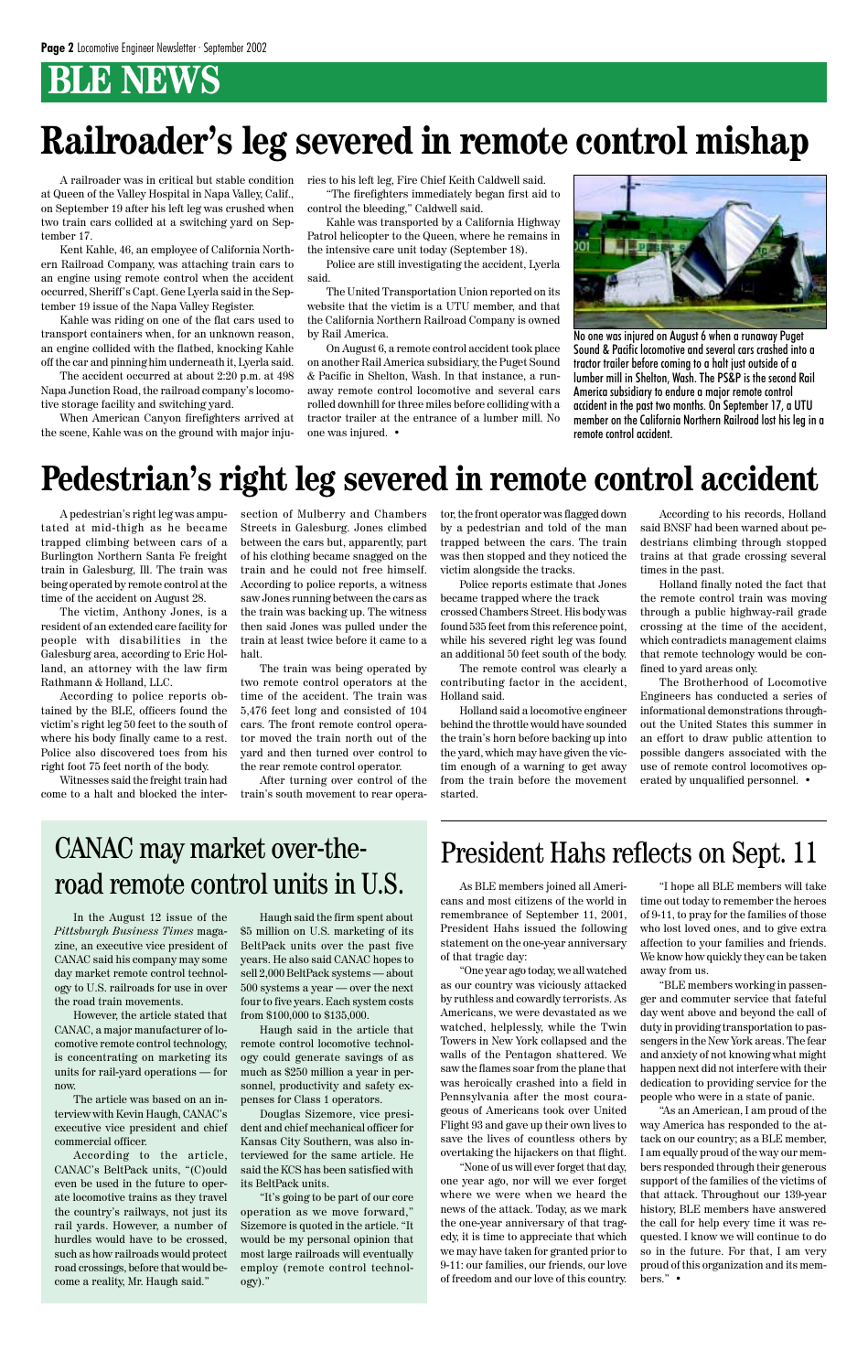## **BLE NEWS**

## **Steamtown visit rekindles memories of past**

During the Eastern Union Meeting Association's 64th annual convention in Wilkes-Barre, Pa., BLE members in attendance paid a visit to the Steamtown National Historic Site in Scranton, Pa.

Just minutes from where the EUMA was taking place in Wilkes-Barre, many BLE members and their families enjoyed a ride on a steam train, operated by none other than BLE members.

Brother Bernie O'Brien, a retired member of BLE Division 263 (Wilkes-Barre), is a regular volunteer at Steamtown. He served as locomotive engineer on the BLE excursion on August 18.

Bill Withuhn, also a member of BLE Division 263, is probably better known in his role as Curator of Transportation at the Smithsonian's National Museum of American History. He served as the fireman that day.

Temperatures in the cab reached over 117 degrees Fahrenheit as the coal burned hot enough to melt steel.

For some BLE members, the trip rekindled memories the past, when they first hired out on the railroad. For others, it was a first-hand look at the early days of railroading.

Thanks to EUMA Chairman Ken Kertesz for planning and organizing the event. •



Bernie O'Brien at the throttle.



A look inside at the conductor's side of the cab.









Heat generated by coal in the firebox boosted temperatures to more than 117 degrees Fahrenheit inside the cab.



The passenger car used by most BLE members on the trip.

BLE International President Don Hahs, right, talks with Brother O'Brien prior to the start of the trip.

Bill Withuhn and Catherine Dimmick, wife of retired BLE member Bill Dimmick (Division 263, Wilkes-Barre).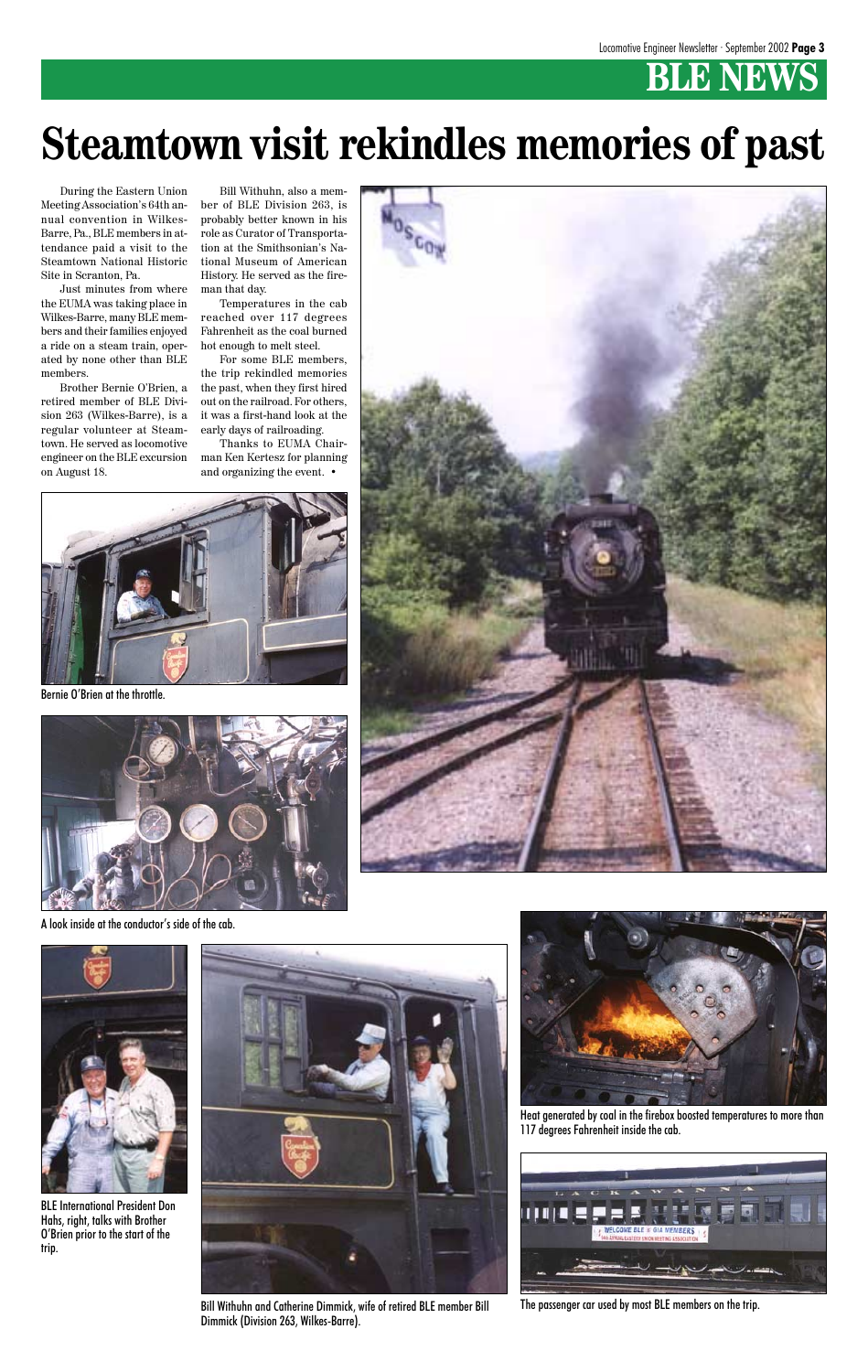## **EASTERN UNION MEETING ASSOCIATION**

From left: Dan Cook, BLE Division 2 (Jackson, Mich.); his girlfriend Adrienne Davis; and Greg Powell, Chairman of the Michigan State Legislative Board.



From left: Ray Wagner, Regional Coordinator for CSX Operation Redblock, and Leon Stockwell, Regional Coordinator for the BLE SENSE program on CSX. Wagner belongs to BLE Division 286 (Grand Rapids, Mich.) and Stockwell belongs to Division 561 (Richmond, Va.).





EUMA Arrangements Chairman Ken Kertesz

with the original charter of Division 263 (Wilkes-Bare, Pa.). The charter, issued in 1884 by Grand Chief Enginer P.M. Arthur, survived the Agnes Flood of 1972 and was recently restored to almost-new condition. It was prominently displayed throughout the EUMA.



From left: C.A. Lizarraga, Local Chairman of BLE Division 106 (Muncie, Ind.), and Paul Wingo, Secretary-Treasurer of the Norfolk Southern (Southern Lines) GCofA.



George Hucker, BLE Vice-President &

National Legislative Representative-Canada, makes a presentation as part of his ongoing program of continuing education for Division LRs throughout Canada.





EUMA Arrangements Ken Kertesz (at the podium) welcomes everyone to the 64th annual EUMA during opening ceremonies on August 19. Seated, from left, are International President Don Hahs, First Vice-President & Alternate President Ed Rodzwicz, General Secretary-Treasurer Bill Walpert, Vice-President & National Legislative Representative-Canada George Hucker, Vice-President Stephen Speagle, Vice-President & U.S. National Legislative Representative Raymond Holmes, and Vice-President Merle Geiger. Brother Kertesz, who is also Chairman of the Pennsylvania State Legislative Board, hosted the EUMA along with members of BLE Division 263 (Wilkes-Barre, Pa.). (Present but not pictured is Vice-President Rick Radek.)



Led by J. Kevin Nolty, members of the Cael Mor Pipe and Drum band from Wilkes-Barre played several selections during the opening ceremony, including a tribute to the victims and families of the September 11 tragedy. Standing in the background are members of the BLE Advisory Board and GIA Executive Committee.



Brother Tom Armstrong, Legislative Representative of BLE Division 793 (Saskatoon), makes an emotional presentation as part of his Crossing Safely program.



From left: Vice-President Merle Geiger and Wisconsin Central General Chairman Jeff Bochman. In the background is D.A. Bowen, Local Chairman of BLE Divison 332 (Montgomery, Ala.).

During the 2002 EUMA, a retirement party was held for former Deleware Hudson/ Springfield Terminal General Chairman Charlie Klimek. He is pictured here with his wife, Kathy, and BLE International President Don Hahs. Brother Klimek joined the BLE in 1969 and retired on April 3, 2002.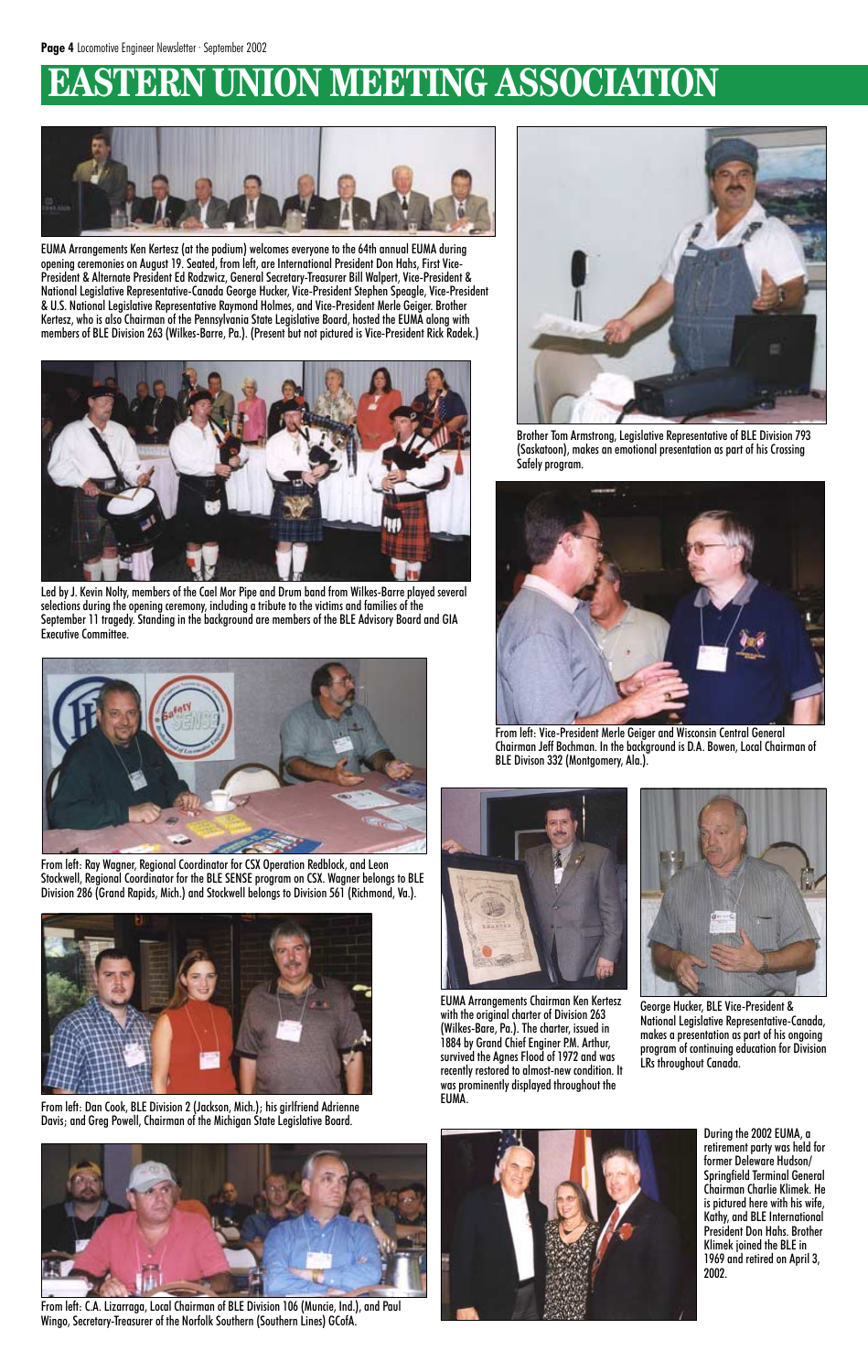## **WILKES-BARRE,**



From left: Bob Lacey, retired member of BLE Divison 3 (Cleveland), Dick Hill, and Bill Thompson, First Vice-Chairman of the Norfolk Southern (Southern Lines) GCofA.





From left: Paul Osciak and Don Hill, Vice-General Chairmen on SEPTA and members of BLE Division 71 (Philadelphia).



Long Island Rail Road General Chairman Bob Evers (background, at podium) checks his notes while CSXT-Northern Lines General Chairman Don Menefee, standing, passes out an agenda during the Eastern General Chairman's meeting.



From left: James Lenahan, Local Chairman of Division 263 (Wilkes-Barre), Mike Green, a member of Division 263, and Ken Kertesz, EUMA Arrangements Chairman. On May 14, Brother Green sustained injuries when his train hit a washout and derailed on the banks of the Susquehanna River near Naticoke, Pa. The engine was buried deeply in mud and the cab became filled with a mixture of mud, river water and diesel fuel. Brother Green and his conductor were trapped in the locomotive for eight hours before rescue crews were able to free them.



From left: Onita Wayland, GIA President, Pat Murphy, GIA Alternate International Treasurer, and Brenda Hayes, GIA International Canadian Vice-President & Director, selling raffle tickets for a chance to win \$500 in cash.

Division 263 honored three retired members during the banquet on August 21. The retirees are also participating in a steam locomotive engineer documentary produced by Doug Kirkpatrick, far right, of Streamliner Productions in New York City. From left, are Dorothy O'Brien, Bernie O'Brien, Catherine Dimmick, Bill Dimmick, Bill Billings and Doug Kirkpatrick.

> Mabel Grotzinger, GIA International Vice-President, and Mike O'Bryan, Local Chairman of BLE Division 57.

BLE members enjoyed a "Night at the Races" at the Pocono Downs racetrack.





From left: Kelly Cassidy and Gerard DiCecco of BLE Division 269 (Jamaica, Long Island, N.Y.).



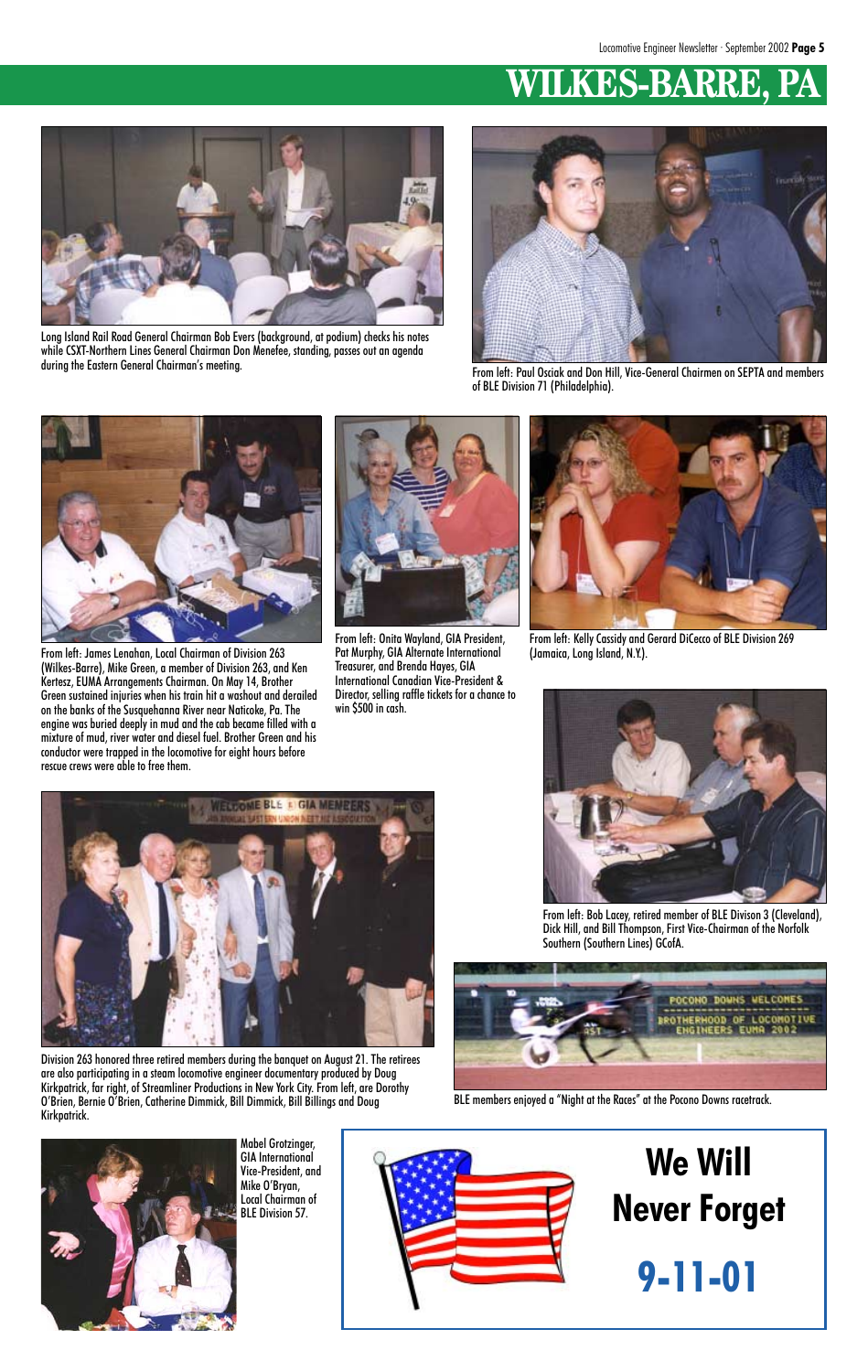## **LABOR DAY 2002**

# **President Hahs optimistic on Labor Day 2002**

*Editor's Note: The following Labor Day 2002 statement by BLE President Don Hahs was issued on August 30.*

The American labor movement is coming off one of the most challenging years to date as we mark our first post-September 11 Labor Day weekend. Thousands of everyday workers were killed on that fateful day, while thousands more are out of work (and out of luck regarding their 401(k)s) in the aftermath of the Enron and Worldcom debacles.

These corporate scandals have shown the American public how a handful of powerful executives could enrich themselves at the expense of hard working Americans. Abraham Lincoln said it best when he wrote, "All that harms labor is treason to America. No line can be drawn between these two. If any man tells you he loves America, yet he hates labor, he is a liar. If a man tells you he trusts America, yet fears labor, he is a fool."

Clearly, the American worker has seen better days, but Labor is fighting back. AFL-CIO President John Sweeney made the following statement during his Labor Day address:

"(U)nions are escalating our work to hold corporations accountable holding town hall meetings; pushing new laws, regulations and shareholder proposals; working to rein in CEO pay; providing direct help to workers hurt by corporate scandals; monitoring elected officials who prop up malfeasance — and most of all, helping workers organize together to gain a voice at work."

Speaking of organizing, the BLE won an organizing victory on the Texas-Mexican Railway on July 15. A majority of workers selected the BLE as their collective bargaining representative because they believed in solidarity with the House Labor. Most on the Tex Mex believed that joining a rail labor union affiliated with the AFL-CIO was the right thing to do. They made the right choice.

a great mistake for any class of laborers to isolate itself and thus weaken the bond of brotherhood between those on whom the burdens and hardship of labor fall."

On the subject of major victories, the BLE won a hard-fought ruling before the National Mediation Board on August 14. The Board ruled in favor of the BLE position to preserve historic operating craft lines on the Kansas City Southern. This marks the second time that the NMB has ruled in the BLE's favor on a Class 1 railroad, emphasizing the fact that distinct and separate operating crafts do indeed exist on the nation's railroads. This was a major victory not only for the BLE, but for all unions.

As Frederick Douglass said, "It is AFL-CIO, and International Brotherhood of Teamsters, who filed an amicus brief with the NMB. Solidarity was the key.

The BLE had a lot of help from our friends in the Labor movement in making the NMB victory a reality. More than 20 different labor organizations wrote the NMB on BLE's behalf, including the BLE's Passenger Rail Department, the

And even greater solidarity is what we seek with the Teamsters. In pursuing a merger or affiliation with the Teamsters, the BLE is seeking solidarity on the highways and on the railroads of North America.

As the BLE and Teamsters move closer together, I will leave you with this statement on solidarity from Eugene V. Debs:

"Solidarity is not a matter of sentiment but a fact, cold and impassive as the granite foundations of a skyscraper. If the basic elements, identity of interest, clarity of vision, honesty of intent, and oneness of purpose, or any of these is lacking, all sentimental please for solidarity, and all other efforts to achieve it will be barren of results."

I wish you a happy and safe Labor Day weekend. •

# **BLE, GIA members march in Tucson Labor Day parade**



Members of BLE Division 28, along with members of GIA "Guadalupe" Auxiliary 28, participated in the annual Tucson, Ariz., Labor Day parade.



From left: Kathy and Jon Hurst run the BLE "locomotive" during the Tucson Labor Day parade. Kathy is the President of GIA Guadalupe Auxiliary 28 and Brother Jon is a former Local Chairman of BLE Division 28. More than 30 members of the BLE and GIA braved temperatures of more than 100 degrees to participate in the event. Division 28 Secretary-Treasurer Rob Beck and Arizona State Legislative Board Chairman Rob Svob planned and organized the BLE-GIA entry.

Members of BLE Division 166 marched in the annual Charlotte, N.C., Labor Day Parade on September 2, marking the fourth year in a row the BLE has represented rail labor in the nation's second-largest labor day parade.

"This year's theme is 'Labor to the Rescue,' spotlighting the union members who served and died on 9-11," said Ben Lee, Local Chairman of Division 166 (Charlotte).

Due to its heritage as North America's oldest labor union, the BLE is normally first in line during the parade. This year, however, the BLE conceded that honor to a group of New York City firefighters, members of the International Association of Fire Fighters, who saved countless lives at the World Trade Center on September 11.

Brother Lee said a small but dedicated group of BLE members marched in the 1.5 mile parade route. He said it's hard for most of his members to participate because many have to work on the holiday.

"It is hard to get many (members) to march because most work on Labor Day morning," Brother Lee said. The ones who do participate, however, "will walk sick, without sleep, in the rain, and then go

straight to work. No questions asked," he said. "They are true friends and BLE Brothers."

The parade kicked-off at 11 a.m. on September 2, and began with a professionally choreographed Broadwaystyle dance number, featuring a "dancing locomotive engineer." The identity of the dancing engineer, a BLE member, was kept secret until the parage began.

"It (was) me," Lee confessed. "(The music promoter) took one look at me — straight from work in the traditional striped overalls and cap — and decided he wanted me in the dance number most of all." •



## **BLE, Fire Fighters lead Labor Day parade in Charlotte, N.C.**

From left: Ike Alexander, President of BLE Division 166 (Charlotte, N.C.) and Don Woods, Vice Local Chairman of Division 166, during the annual Charlotte, N.C. Labor Day Parade. Members of Division 166 also carried an anti-remote control banner in the parade in order to draw attention to potential safety hazards associated with the use of remote control technology.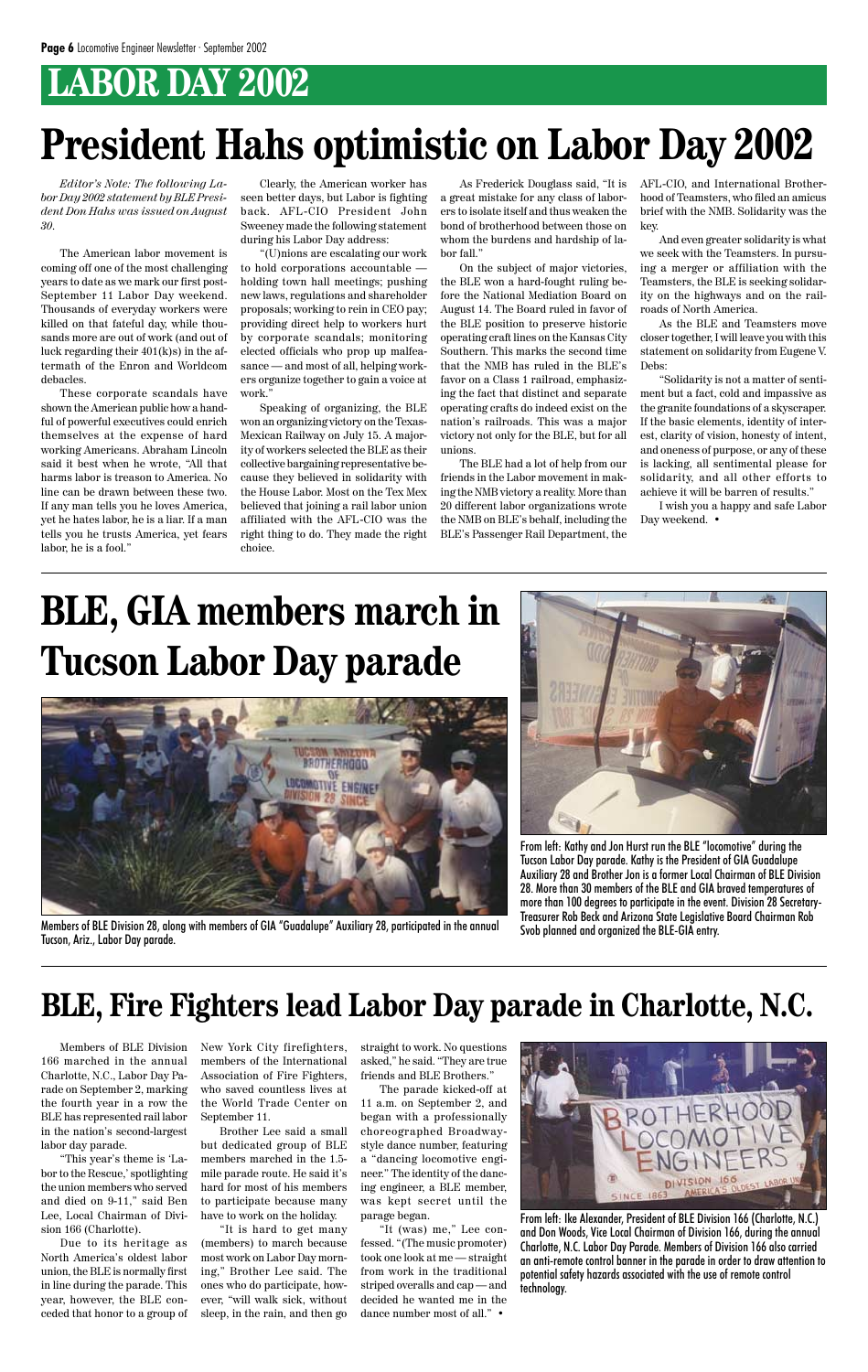## **BLE NEWS**

The Railroad Retirement Board is required by law to submit annual reports to Congress on the financial condition of the railroad retirement system and the railroad unemployment insurance system. These reports must also include recommendations for any financing changes which may be advisable in order to ensure the solvency of the systems. In June, the Board submitted its 2002 reports on the railroad retirement and unemployment insurance systems.

The following questions and answers summarize the findings of these reports.

**1. How much money was in the railroad retirement and railroad unemployment insurance trust funds last year?**

By the end of fiscal year 2001, the net position of the railroad retirement trust funds was \$19.8 billion, while the railroad unemployment insurance accounts balance was \$40.1 million.

**2. Did the 2002 report on the financial condition of the railroad retirement system reflect any benefit or financing changes?**

The report reflects changes in benefit and financing provisions required by the Railroad Retirement and Survivors' Improvement Act of 2001. The benefit changes contained in the new law liberalized early retirement benefits for 30-year employees, eliminated a cap on monthly retirement and disability benefits, lowered the minimum service requirement from 10 years to 5 years of service if performed after 1995, and provided increased benefits for some widow(er)s.

The financing sections of the new law provided for the investment of railroad retirement funds in non-governmental assets, adjustments in the payroll tax rates paid by employers and employees, and a repeal of the supplemental annuity work-hour tax on employers.

Beginning with calendar year 2004, tier II taxes on employers and employees will be based on a 10-year average of the ratio of certain asset balances to the sum of benefits and administrative expenses (the average account benefits ratio). Depending on this ratio, the tier II tax rate for employers will range between 8.20 percent and 22.10 percent, while the tier II tax rate for

employees will be between 0 percent and 4.90 percent.

**3. What was the overall finding of the 2002 report on the financial condition of the railroad retirement system?**

The 2002 report, which addressed railroad retire-

ment financing during the next 25 years, was generally favorable, concluding that, barring a sudden, unanticipated, large decrease in railroad employment or substantial investment losses, the railroad retirement system will experience no cash-flow problems for at least 19 years. However, the 2002 report also indicated that the long-term stability of the system is still questionable. Under its current financing structure, actual levels of railroad employment and investment returns over the coming years will largely determine whether corrective action is necessary.

#### **4. What methods were used in forecasting the financial condition of the railroad retirement system?**

The 2002 report projected the various components of income and outgo of the railroad retirement system under three employment assumptions, utilizing different patterns of changes and decreases in the railroad work force for the 25 calendar years 2002- 2026. The projections of these components were combined and the investment income calculated to produce the projected balances in the railroad retirement accounts at the end of each projection year.

Projecting income and outgo under optimistic, moderate and pessimistic employment assumptions, the 2002 report indicated no cash-flow problems occur throughout the 25-year projection period under the optimistic and moderate assumptions. Under the pessimistic assumption, however, cashflow problems occur in 2022.

**5. How do the results of the 2002 report compare with those of the 2001 report?**

> The projected account balances are generally not comparable to last year's report because of the significant changes in benefit and financing provisions effected by the Railroad Retirement and Survivors' Improvement Act of 2001. Projected benefit pay-

ments are higher as a result of the new law's benefit liberalizations. Tier II taxes are lower in the initial projection years but increase to higher levels under the moderate and pessimistic assumptions due to the automatic tax adjustment mechanism provided by the new law. Expected investment return is higher due to expanded investment opportunities.

#### **6. Did the 2002 report on the railroad retirement system recommend any financing changes?**

The report did not recommend any railroad retirement financing changes. The tax adjustment mechanism provided by the new law will, in any case, automatically increase or decrease tax rates in response to changes in fund balance. Even under a pessimistic employment assumption, this mechanism is expected to prevent cash-flow problems for at least 19 years.

#### **7. What were the findings of the 2002 report on the financial condition of the railroad unemployment insurance system?**

The Board's 2002 railroad unemployment insurance financial report was also generally favorable. Even as maximum benefit rates increase 50 percent (from \$50 to \$75) from 2001 to 2012, experience-based contribution rates are expected to keep the unemployment insurance system solvent, except for small, short-term cash-flow problems in 2002 and 2003. However, projections show a quick repayment of the loans even under the most pessimistic assumption.

Unemployment levels are the single most significant factor affecting the financial status of the railroad unemployment insurance system. However, the system's experience rating provisions, which adjust contribution rates for changing benefit levels, and its surcharge trigger for maintaining a minimum balance help to ensure financial stability in the advent of adverse economic conditions.

Under the experience-rating provisions, each employer's contribution rate is determined by the Railroad Retirement Board on the basis of benefit payments made to the railroad's employees. The report predicted that, even under the most pessimistic assumption, the average employer contribution rate remains well below the maximum throughout the projection period.

The report also predicted that the 2.5 percent surcharge that is in effect in calendar year 2002 would remain at 2.5 percent in 2003, and then revert to 1.5 percent in calendar year 2004. A 1.5 percent surcharge is also somewhat likely in 2005.

**8. What methods were used to evaluate the financial condition of the railroad unemployment insurance system?**

The economic and employment assumptions used in the unemployment insurance report corresponded to those used in the report on the retirement system. Projections were made for various components of income and outgo under each of three employment assumptions, but for the period 2002- 2012, rather than a 25-year period.

**9. Did the 2002 report on the railroad unemployment insurance system recommend any financing changes to the system?**

No financing changes were recommended at this time by the report. •



# **RRB issues annual financial report**

#### Predicts no cash flow problems for 19 years, but long term stability a question mark

The U.S. Railroad Retirement Board will offer free informational conferences for elected BLE officers during 2002. Registration for all conferences begins at 8 a.m.. The program will begin promptly at 8:30 a.m. and will end at 12:30 p.m.

> **September 27 • Louisville, Ky.** Executive Inn, 978 Phillips Lane

**October 4 • Philadelphia, Pa.** Wyndham Philadelphia at Franklin Plaza 17th and Race Streets

**October 11 • Houston, Texas** University Hilton Hotel, 4800 Calhoun Rd.

## Upcoming Railroad Retirement Board informational conferences

**October 18 • Fort Worth, Texas** Holiday Inn South, 100 Alta Mesa East Blvd.

**October 18 • Huntington, W.Va.** Radisson Hotel, 2nd Floor banquet room 1001 Third Ave.

**October 18 • Pittsburgh, Pa.** Wyndham Philadelphia at Franklin Plaza 17th and Race Streets

**October 25 • Albany, N.Y.** Quality Inn of Albany 3 Watervliet Ave. Extension, AV Room

**November 8 • Metairie, La.** Holiday Inn Metairie 3400 S. I-10 & Causeway Blvd.

**November 15 • Charlotte, N.C.** Sheraton Hotel Airport 3315 S. I-85 & Billy Graham Parkway

**November 15 • Albuquerque, N.M.** Sheraton Uptown, 2600 Louisiana Blvd. NE

> **December 6 • Jacksonville, Fla.** Holiday Inn Baymeadows 9150 Baymeadows Road